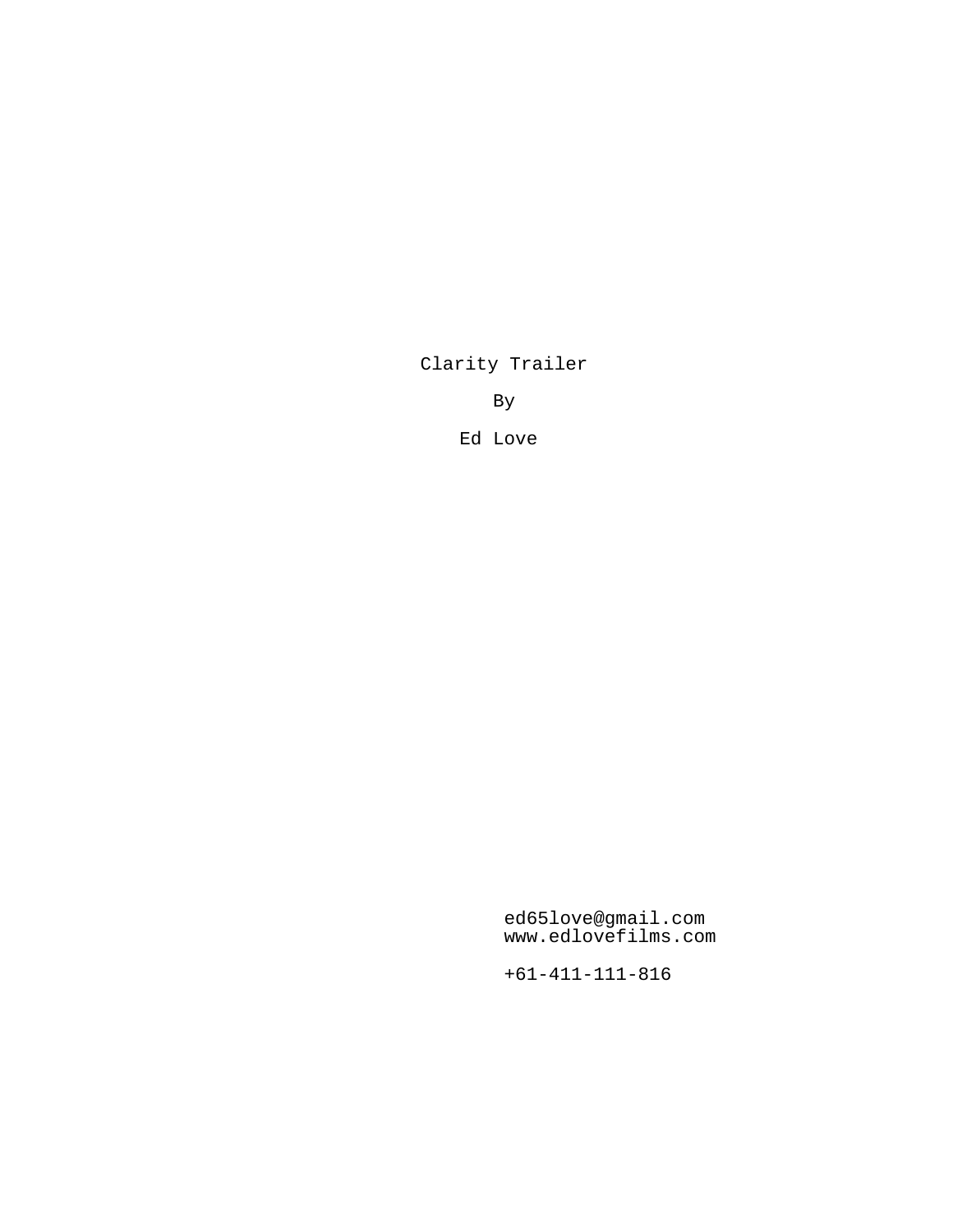INT. CLUB PAX PRIVATE ROOM - NIGHT

Recorded BIG BAND MUSIC plays, barely audible.

FELICITY, late 30s, blond, in Chanel, past it, and knows it.

SUPER: "Disgraced ex Idol Judge"

She wears a headset, sits at a well laid candle lit table.

TONY, mid 20s, in a Tux, sits opposite. Ex Oklahoma, tall, blond hair, blue eyes, clean shaven. Street smart.

SUPER: "Death Row Inmate"

## FELICITY

Do remember you're here to romance and entertain me and my audience. Their votes alone are your ratings. Over fifty percent by the end of the show, you're free. If not, well, you know how that ends.

TONY

How important is the audience vote?

FELICITY Crucial. This is their show, so you'd better make it exciting.

FADE OUT AND INTO:

Felicity lies curled up in the fetal position, underneath the table, hands over her ears. Terrified.

Her heart pounds. She breathes out and in loudly, quickly.

VOICE OVER HEADSET (O.S.) Ratings are seventy two percent.

FADE OUT AND INTO:

TONY How come you can buy my freedom?

FELICITY The state is short on prison space and funds. I offered to help out.

FADE OUT AND INTO: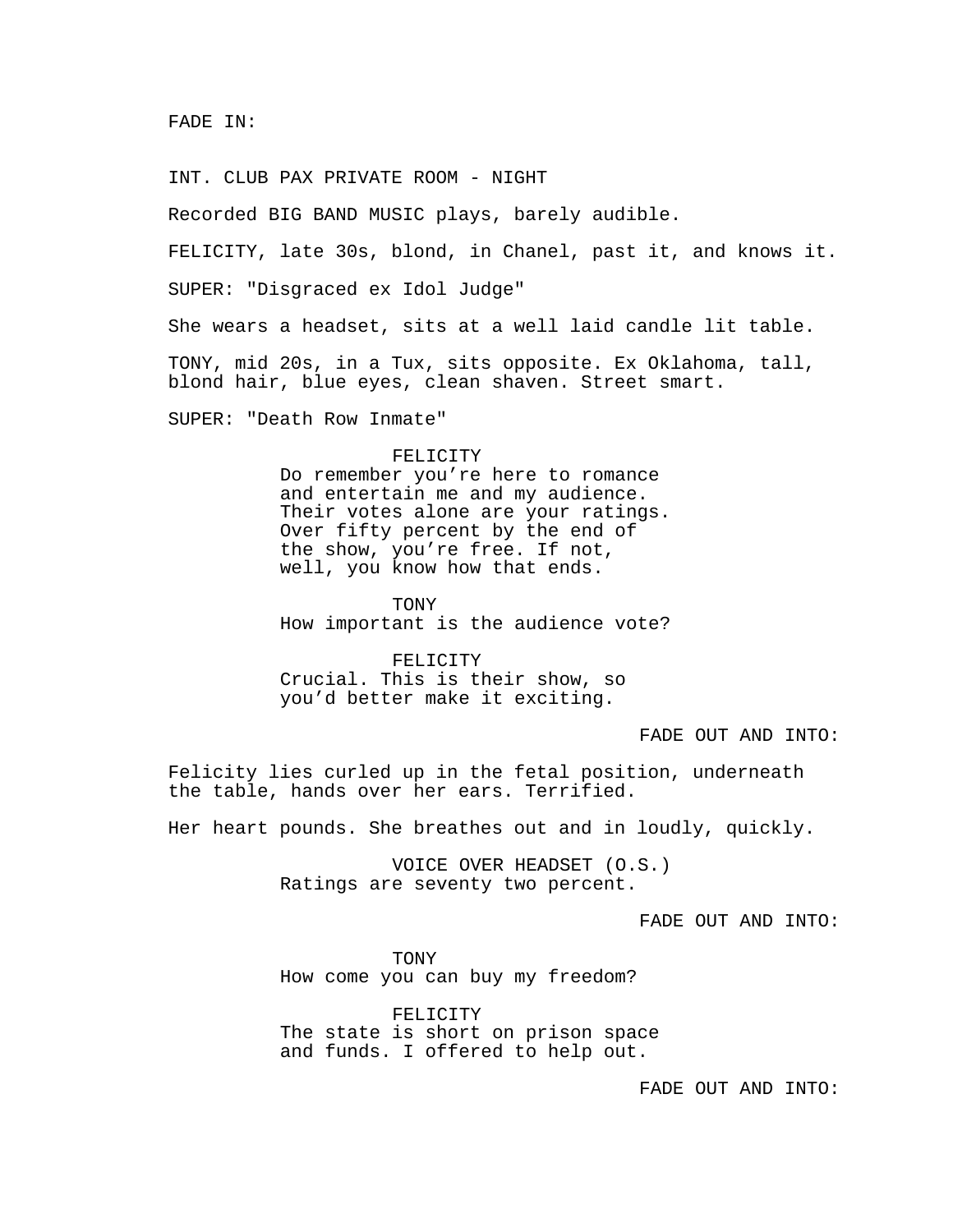Tony holds Felicity, they dance to slow music.

He stops dancing, pulls her in. She looks at his lips.

He gazes into her eyes, moved his mouth towards hers.

She moves his hand down to her butt.

He stops, shakes his head.

TONY It's way too soon, I can't do this.

He returns to his chair. Felicity stands alone.

VOICE OVER HEADSET (O.S.) Ratings are forty percent.

FELICITY Ratings are down to forty percent.

TONY I guess nobody wants a happy ending. What's it take to impress this audience of yours?

## FADE OUT AND INTO:

Tony's Tux jacket covers his chair. Bow tie on the table. He stands behind a seated terrified Felicity.

> TONY I am getting really hot. You know what would help? A cold beer. Not a fancy imported beer, just a good old fashioned American beer. You know ... with a twist off cap.

He holds her head still with both hands. She trembles.

FADE OUT AND INTO:

Felicity sits upright in her chair, eyes fixed on Tony.

FELICITY Where is he? You've got to tell me.

TONY Trade you for my freedom. Maybe we all get what we want out of this?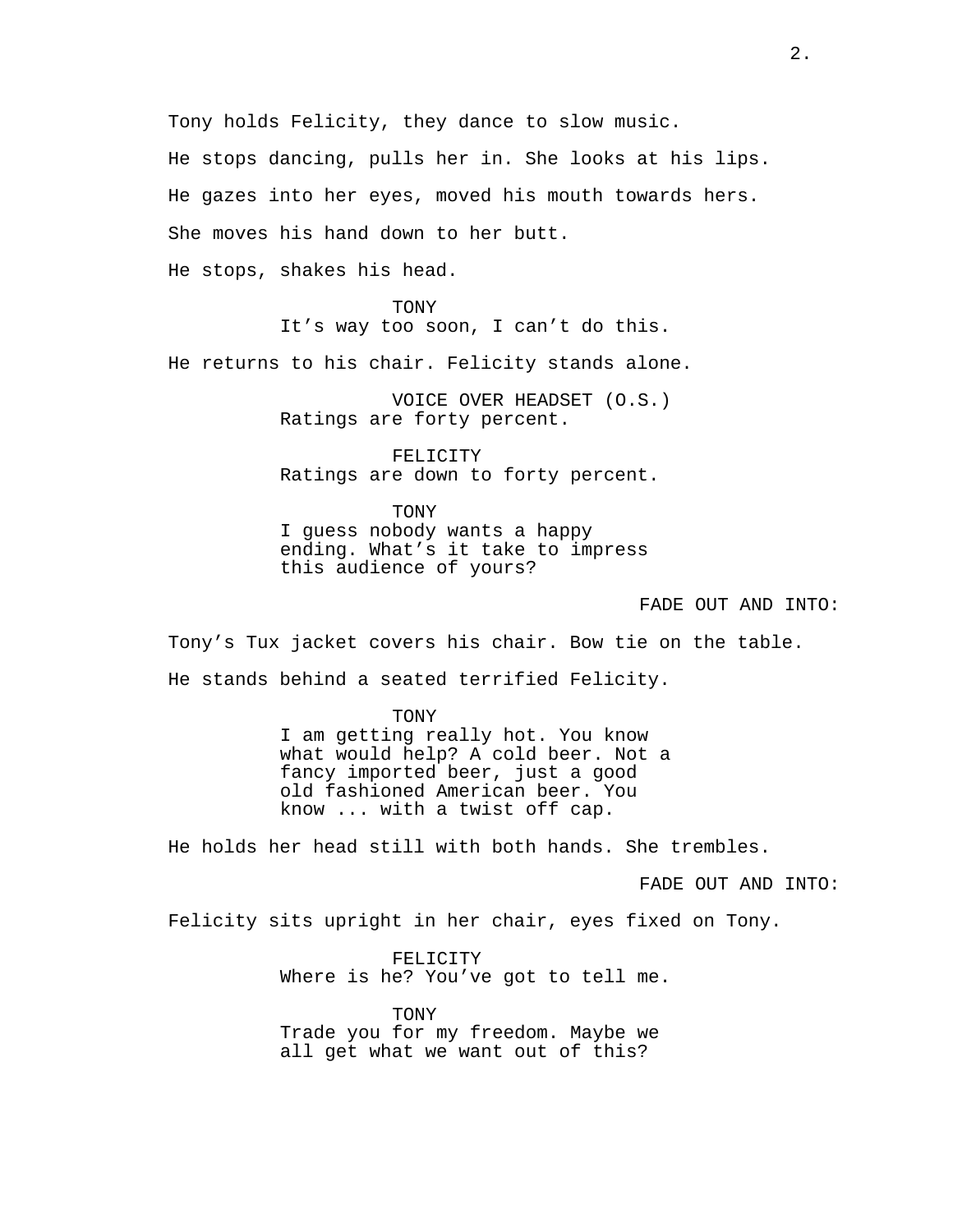Oh, God, yes!

TONY What about the ratings?

FELICITY

FELICITY I'm sure my audience will be ecstatic if I can find him again.

FADE OUT AND INTO:

Felicity stands between the table and the door. Livid.

FELICITY Why did you do that? WHY?

TONY Ratings were down.

FELICITY You've just sealed your own fate.

She turns back towards the exit.

TONY You're bluffing.

FELICITY You think so?

She turns, rushes towards him. She raises her hands to scratch him. He stands tall. She stops in her tracks.

> FELICITY I'm going to get a ring side seat to watch you fry, and I'm going to enjoy every minute of it.

**TONY** Don't be like that. We still have time. Quit now, your career's over. I never figured you for a quitter.

She stands immobile, looks at him, the door, back at him.

VOICE OVER HEADSET (O.S.) Ratings are eighty four percent.

FELICITY Ratings are down. Let's see you get out of this. You have half an hour.